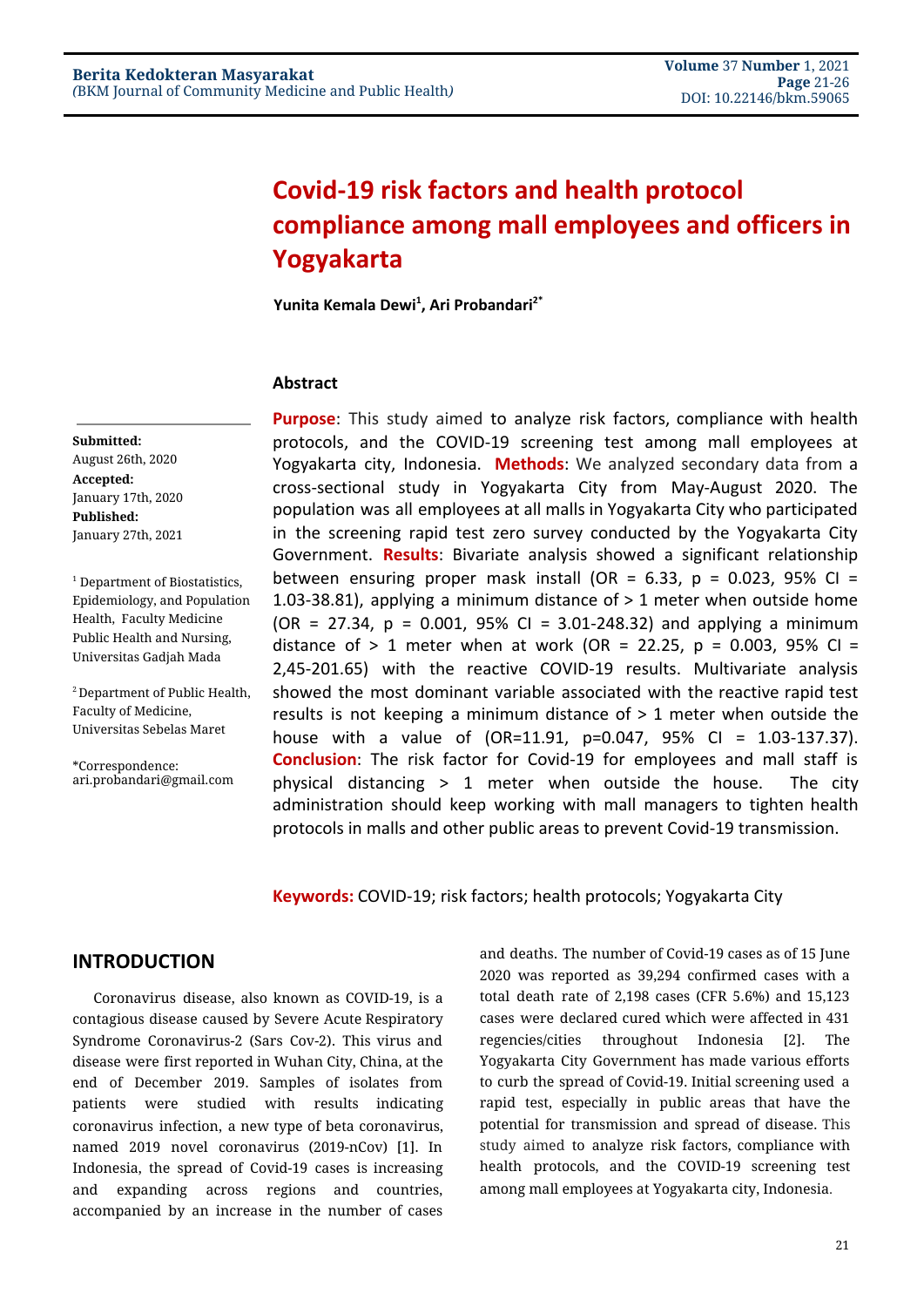# **METHODS**

This study's data was collected from May-August 2020 and based on the COVID-19 serosurvey from 530 employees of five malls in Yogyakarta city. We also asked respondents to fill in a self-reported questionnaire. We performed a logistic regression by estimating Odds Ratio (OR) with 95% Confidence Interval (CI) and a significance level of p> 0.05.

## **RESULTS**

Most respondents are based on the age category 17-28 years (60.0%), based on female gender (52.1%), high school education (79.6%), domiciled in the city of Yogyakarta (85.5%), working period > 2 years (54.8%), income 1-2 million IDR (56.6%).

|  |  |  | Table 1. Characteristics of participants (n=530) |  |
|--|--|--|--------------------------------------------------|--|
|--|--|--|--------------------------------------------------|--|

| Variables          |                    | $\%$ |
|--------------------|--------------------|------|
| Age                | $17 - 28$ year     | 60.0 |
|                    | >28 tahun          | 39.4 |
| Gender             | Male               | 47.9 |
|                    | Female             | 52.1 |
| Education          | Elementary school  | 0.8  |
|                    | Junior high school | 2.8  |
|                    | Senior high school | 79.6 |
|                    | Diploma            | 4.9  |
|                    | Undergraduate      | 11.5 |
|                    | Profession         | 0.4  |
| Live in the city   | Yes                | 85.5 |
|                    | N <sub>0</sub>     | 14.5 |
| Working experience | 2 month - 2 years  | 45.2 |
|                    | >2 years           | 54.8 |
| Salary             | <1 million         | 1.7  |
|                    | $1 - 2$ million    | 56.6 |
|                    | 2 - 3 million      | 30.6 |
|                    | >3 million         | 11.1 |

The proportion of mall employees with reactive results of Covid-19 screening test was 0.9%. None characteristic in Table 1 has a significant statistical relationship with the result Covid-19 screening test.

As the respondent's clinical information, whether the respondent has had any symptoms of illness in the past 14 days, most symptoms felt by respondents are headache (9.6%), runny nose (5.7%), muscle pain (4.9%) and cough (4.5%). Meanwhile, for comorbid diseases, 1.1% of respondents had hypertension, 0.8% had diabetes mellitus and 0.2% had heart disease.

Data on travel history and contact as a risk factor, 0.4% of respondents had contact with Covid-19 reactive patients. About 1.1% of respondents had conducted a rapid test before. 0.2% of respondents had a history of travel abroad, 6% had a history of trips out of town, 12.1% of respondents had a history of visiting hospitals/community health centers within the last 14 days. As much as 48.5% of respondents came to work every day. Most employees had average working hours of respondents <8 hours (80.2%). About 86% of participants stated space in a shop allows a minimum distance of 1.5 meters from visitors as much as 85.7%. Only about half of participants stated that counters are divided/bounded so they are away from visitors (51.9%), and the average number of visitors per day is <20 people (50.8%).

Most respondents perceived wearing masks when leaving the house (97.2%), wearing masks while working (97.2%), ensuring masks are properly installed (90.2%), workplaces providing masks for work (73.0%), and diligently washing hands with soap after activities (91.1%). While 93.2% perceived that workplaces provide hand sanitizer, only 41.1% often use hand sanitizers.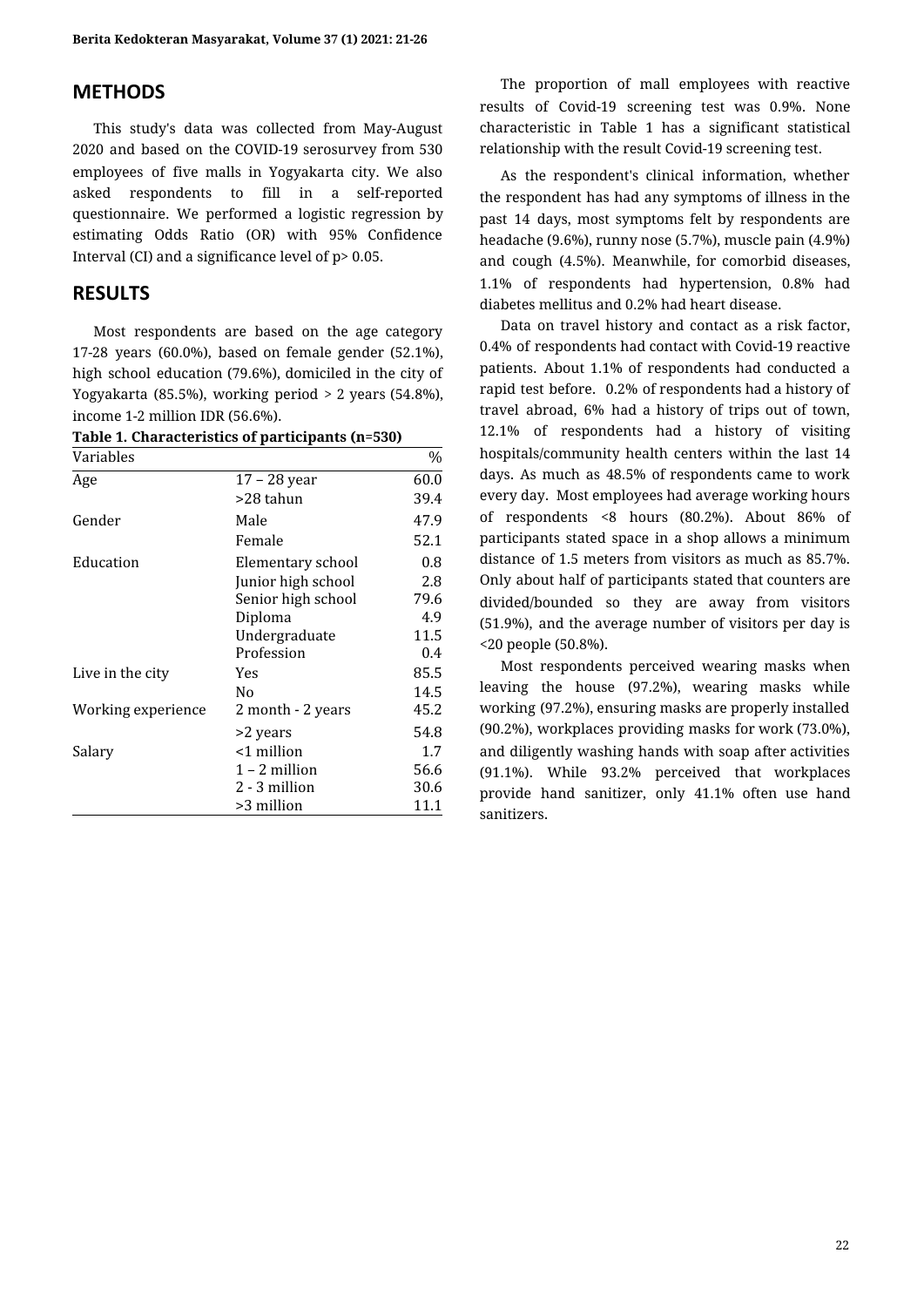| Table 2. Risk factors of Covid-19 rapid test results among Mall Officers and Employees in Yogyakarta City |  |  |
|-----------------------------------------------------------------------------------------------------------|--|--|
|                                                                                                           |  |  |

|                                                   |                              | Rapid Test Result |               |                |               |                      |           |                   |
|---------------------------------------------------|------------------------------|-------------------|---------------|----------------|---------------|----------------------|-----------|-------------------|
| Variables                                         |                              |                   | Non-Reactive  |                | Reactive      | $\boldsymbol{p}$     | <b>OR</b> | CI 95%            |
|                                                   |                              | n                 | $\frac{0}{0}$ | $\mathbf n$    | $\frac{0}{0}$ |                      |           |                   |
| Ever contact with people with                     | No                           | 523               | 98.7          | 5              |               | $0.9$ ref            |           |                   |
| reactive/positive test of Covid-19                | Yes                          | $\sqrt{2}$        | 0.4           | $\pmb{0}$      |               | 0.0 0.981            |           | 29.11 2.63-321.53 |
| Had history of traveling abroad during last 14    | No                           | 524               | 98.9          | 5              |               | $0.9$ ref            |           |                   |
| days                                              | Yes                          | $\mathbf{1}$      | 0.2           | $\bf{0}$       |               | $0.0$ 0.991          |           | 43.75 3.47-550.17 |
| Had history of traveling out of city during last  | $\rm No$                     | 493               | 93.0          | 5              |               | $0.9$ ref            |           |                   |
| 14 days                                           | Yes                          | 32                | 6.0           | $\bf{0}$       |               | $0.0$ 0.732          | 2.49      | .29-21.33         |
| Had history of visiting hospital/community        | No                           | 461               | 87.0          | 5              |               | $0.9$ ref            |           |                   |
| health center during last 14 days                 | Yes                          | 64                | 12.1          | $\bf{0}$       |               | $0.0$ 0.524          | 1.18      | .14-9.99          |
|                                                   | $\rm No$                     | 70                | 50.9          | 3              |               | $0.6$ ref            |           |                   |
| Working every day during the last 14 days         | Yes                          | 255               | 48.1          | $\overline{2}$ |               | 0.4 0.528            | 0,71      | $0.12 - 4.26$     |
|                                                   | $\leq 8$ hours               | 21                | 79.4          | $\overline{4}$ |               | $0.8$ ref            |           |                   |
| Average working hours per day                     | > 8 hours                    | 104               | 19.6          | $\mathbf{1}$   |               | 0.2 0.670            | 1.01      | $0.11 - 9.15$     |
|                                                   | $\leq 7$ hours               | 75                | 14.2          | $\pmb{0}$      |               | $0.0$ ref            |           |                   |
| Operational hour of store /tenant                 | > 7 hours                    | 450               | 84.9          | 5              |               | 0.9 0.465            | 1.01      | .120-8.51         |
| Enough space for allowing 1.5 m distance          | No                           | 65                | 12.3          | $\mathbf{1}$   |               | $0.2$ ref            |           |                   |
| between employee                                  | Yes                          | 60                | 86.8          | 4              |               | 0.8 0.487            | 0.56      | 0.06-5.14         |
| Enough space for allowing 1.5 m between           | No                           | 75                | 14.2          | 1              |               | $0.2$ ref            |           |                   |
| visitors                                          | Yes                          | 50                | 84.9          | 4              |               | 0.8 0.540            | 0.67      | $0.07 - 6.05$     |
|                                                   | No                           | 54                | 47.9          | $\mathbf{1}$   |               | $0.2$ ref            |           |                   |
| Available block between counters                  | Yes                          | 71                | 51.1          | 4              |               | 0.8 0.211            | 3.75      | 0.42-33.77        |
|                                                   | $\leq 20$                    | 64                | 49.8          | 5              |               | $0.9$ ref            |           |                   |
| Average number of visitors per day                | $>20$                        | 261               | 49.2          | $\bf{0}$       |               | $0.0 0.033* .169$    |           | $.020 - 1.41$     |
| Using mask when go out home                       | Yes                          | 510               | 96.2          | 5              |               | $0.9$ ref            |           |                   |
|                                                   | No/sometimes                 | 5                 | 2.8           | $\bf{0}$       |               | $0.0$ 0.866          | 5.32      | .60-46.83         |
| Using mask when working                           | Yes                          | 519               | 99.0          | 5              |               | $0.9$ ref            |           |                   |
|                                                   | No/sometimes                 | $\,6\,$           | 2.8           | $\bf{0}$       |               | $0.0$ 1.000          | 0.99      | 0.98-0.99         |
| Ensuring proper application of mask               | Yes                          | 475               | 89.6          | 3              |               | $0.6$ ref            |           |                   |
|                                                   | No/sometimes                 | 50                | 9.4           | $\overline{2}$ |               | $0.4$ $0.023*$ 6.33  |           | 1.03-38.81        |
| Frequency to change mask                          | >1 or 1 per day              | 427               | 80.6          | 5              |               | 0.9 0.358            | .721      | .086-6.05         |
|                                                   | 2 day or more                | 98                | 18.5          | $\pmb{0}$      | 0.0           |                      |           |                   |
| Workplace provide mask                            | Yes                          | 384               | 72.5          | 3              |               | $0.6$ ref            |           |                   |
|                                                   | N <sub>0</sub>               | 141               | 26.6          | 2              |               | 0.4 0.409            | 1.82      | 0.30-10.98        |
| Routine hand-washing                              | Yes                          | 479               | 90.4          | 4              |               | $0.8$ ref            |           |                   |
|                                                   | No/sometimes                 | 46                | 8.7           | $\mathbf{1}$   |               | 0.2 0.373 2.60       |           | 0.28-23.78        |
| Always use hand sanitizer                         | Yes                          | $\bf{0}$          | 0.0           | $\bf{0}$       |               | $0.0$ ref            |           |                   |
|                                                   | No/sometimes                 | 525               | 99.1          | 5              | 0.9           |                      |           |                   |
| Apply physical distancing >1 meter outside        | Yes                          | 458               | 86.4          | 1              |               | $0.2$ ref            |           |                   |
| home                                              | No/sometimes                 | 67                | 12.6          | 4              |               | $0.8$ $0.001*$ 27.34 |           | 3.01-248.32       |
| Apply physical distance >1 meter at workplace Yes |                              | 445               | 84.0          | 1              |               | $0.2$ ref            |           |                   |
|                                                   | No/sometimes                 | 80                | 15.1          | 4              |               | $0.8$ $0.003*$ 22.25 |           | 2.45-201.65       |
| Visitors use mask                                 | Yes                          | 417               | 78.7          | 4              |               | $0.8$ ref            |           |                   |
|                                                   | No/sometimes                 | 108               | 20.4          | 1              |               | 0.2 0.726 0.97       |           | $0.11 - 8.73$     |
| Behavior when coughing/sneezing                   | Close nose/                  |                   |               |                |               |                      |           |                   |
|                                                   | mouth with                   | 323               | 60.9          | 4              | $0.8$ ref     |                      |           |                   |
|                                                   | upper arm                    |                   |               |                |               |                      |           |                   |
|                                                   | Close nose/<br>mouth without | 202               | 38.1          | $\mathbf{1}$   |               | 0.2 0.366 0.40       |           | 0.04-3.60         |
|                                                   | upper arm                    |                   |               |                |               |                      |           |                   |

\*) *means p <0.05 Fisher Exact test*

Findings revealed that 86.6% apply at least> 1 meter distance from other people when outside the house and 84.2% applying a minimum distance of> 1 meter while at work. Only 79.4%, shop visitors using masks, and

61.7% cover their mouth/nose with the upper arm when sneezing. More than three quarters (80.8%) get information through social media. Less than half of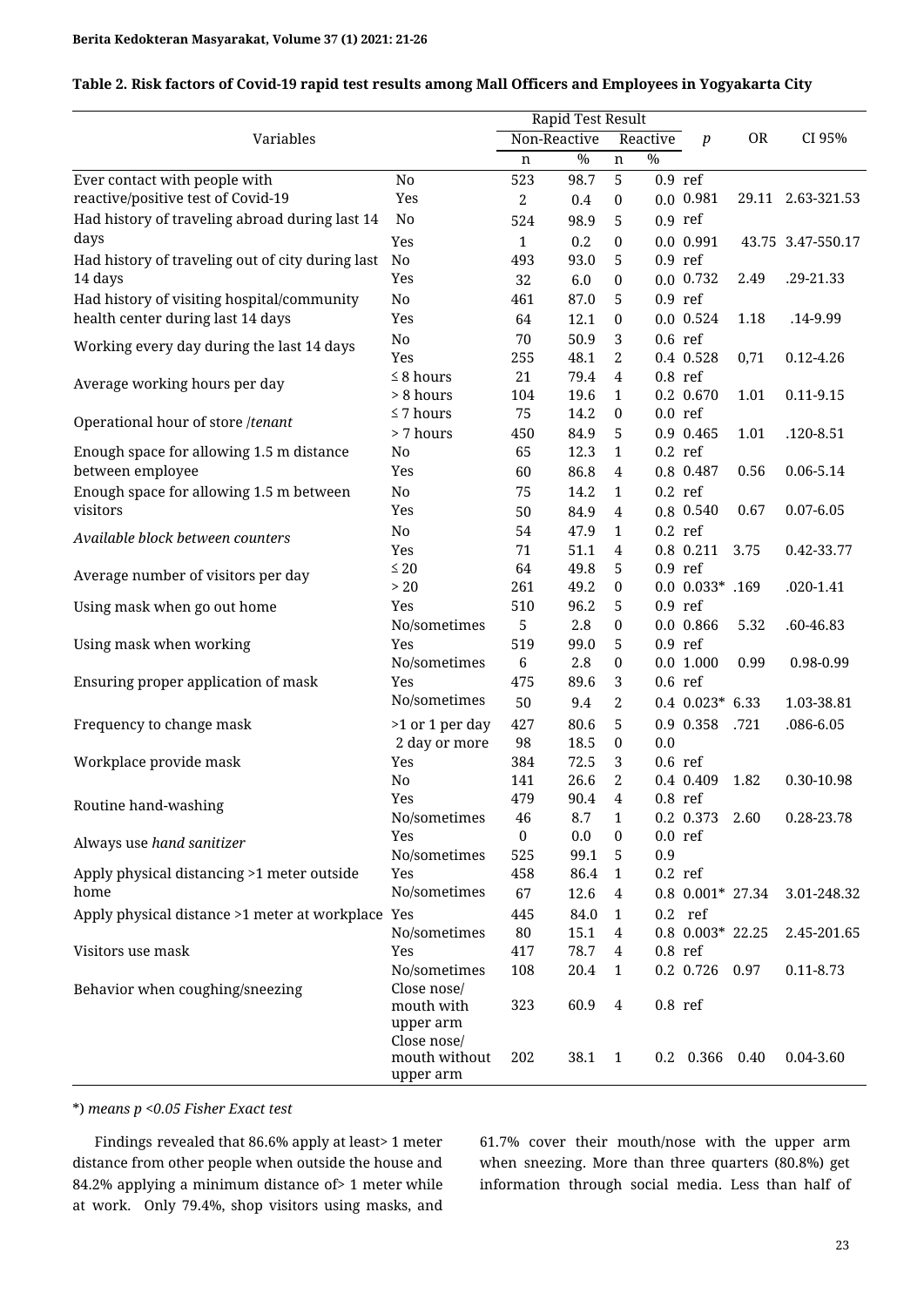study informants (41.9%) quite worried about contacting Covid-19.

The univariate results showed that there was a significant relationship between the number of visitors who come per day, making sure the masks are installed correctly, applying a minimum distance of> 1 meter when outside the house and applying a minimum distance of> 1 meter when in the workplace on reactive test results (Table 2). The respondents who do not ensure that the mask is properly installed has a reactive risk of 6.33 times higher than those that are properly installed (p=0,023, CI95%OR=1.03-38.81). The respondents who do not apply> 1 meter distance guard when outside the house have reactive risk was 27.34 times higher than that of those who applied distance care (p =  $0.001$ , CI =  $3.01-248.32$ ). Meanwhile, the respondents who do not apply> 1 meter distance guard when at work are at risk of reactive 22.25 times compared to those who apply distance control ( $p =$ 0.003,  $CI = 2.45 - 201.65$ ).

To identify the most influential variables on the dependent variable, we selected four variables that met the requirements for multivariable analysis  $(p<0.25)$ (Table 3). The multivariate results show that the variables that have a significant effect on the results of the rapid test are applying a minimum distance of> 1 meter when outside the home (OR=11.9, p=0.047, 95%CI  $= 1.03 - 137.37$ .

| Table 3. Multivariable analysis on risk factors of  |
|-----------------------------------------------------|
| Covid-19 rapid test results among mall officers and |
| employees in Yogyakarta City                        |

| -r--- ,                           | .                   |           |              |         |
|-----------------------------------|---------------------|-----------|--------------|---------|
| Variable                          |                     | <b>OR</b> | CI 95%       | p value |
| Number of                         | $\overline{\leq}20$ |           | ref          |         |
| visitors                          | > 20                | 0         | () - ∞       | 0.99    |
| Ensuring proper<br>mask use       | No or<br>sometimes  | 1.5       | $0.2 - 11.5$ | 0.73    |
|                                   | Yes                 |           | ref          |         |
| Apply physical<br>distancing $>1$ | No or<br>sometimes  | 11.9      | 1.0-137.4    | $0.05*$ |
| meter outside                     | Yes                 |           | ref          |         |
| home                              |                     |           |              |         |
| Apply physical                    | No or               | 7.5       | 0.65-87.35   | 0.11    |
| distancing > 1                    | sometimes           |           |              |         |
| meter when at<br>work             | Yes                 |           | ref          |         |

#### **DISCUSSIONS**

Our study found that the number of visitors who come per day, making sure the masks are installed correctly, applying a minimum distance of> 1 meter when outside the house and applying a minimum distance of> 1 meter when in the workplace have a significant relationship with the results of the reactive rapid test among mall employees. Among those variables, implemented a distance of> 1 meter when

outside the house was the most dominant variable for the Covid-19 reactive test.

In times of pandemic wearing masks is a must, the government always urges and invites people to always use masks when leaving the house especially in public areas. Several public areas such as hospitals, shopping centers, malls, banks, cafes and other public places have implemented the obligation to wear masks when entering / visiting. People with various characteristics and different backgrounds only obey the rules for wearing masks because it is a requirement to enter / visit but whether they make sure the masks are attached properly is one thing that is different. Ramakrishnan's (2020) research that the average person touches the face 16-24 times an hour, masks have some filtration efficacy and also help people to avoid touching their nose and face without realizing it so that if they are asymptomatic carriers then masks will prevent them from spreading disease extensively [\[3\]](https://paperpile.com/c/ApxvyT/CL1N). Therefore, if the mask is not installed properly, the virus will be able to enter and infect. This is in accordance with Howard et al's (2020) research that non-medical masks are effective in reducing influenza transmission and have proven effective in small trials conducted in blocking transmission of the coronavirus as well as economic analysis showing that the impact of wearing masks can save thousands of dollars in America [\[4\]](https://paperpile.com/c/ApxvyT/mY6n). There is a significant relationship between the use of all types of masks to reduce exposure to viruses and the risk of infection at the population level [\[5\]](https://paperpile.com/c/ApxvyT/x4dK). Transmission may also occur when a person touches a surface that has been contaminated with the coronavirus and then touches the mouth, nose or eyes. Using a mask and ensuring that it is properly installed in public spaces is one way to control the spread of Covid-19 if the application of physical distancing is not always possible. It is very important to comply with government rules and recommendations on preventing the transmission and spread of Covid-19 including how to stay safe even when you are outside the home.

Implementing a minimum distance of > 1 meter when outside the home is one of the efforts that can be applied in preventing the spread of coronavirus, this effort should be carried out simultaneously with washing hands after activities and wearing a mask when outside the home or at work, as also supported by Chu et al study. The application of physical distance > 1 meter can reduce the risk of infection by up to 82%, where each additional physical distance of 1 meter can provide more than twofold protection [\[6\].](https://paperpile.com/c/ApxvyT/V1Up) The combination of using masks and the application of physical distancing can reduce secondary transmission of SARS-CoV-2 quite effectively [\[7\].](https://paperpile.com/c/ApxvyT/6Riv) The European Center for Disease Prevention and Control (2020)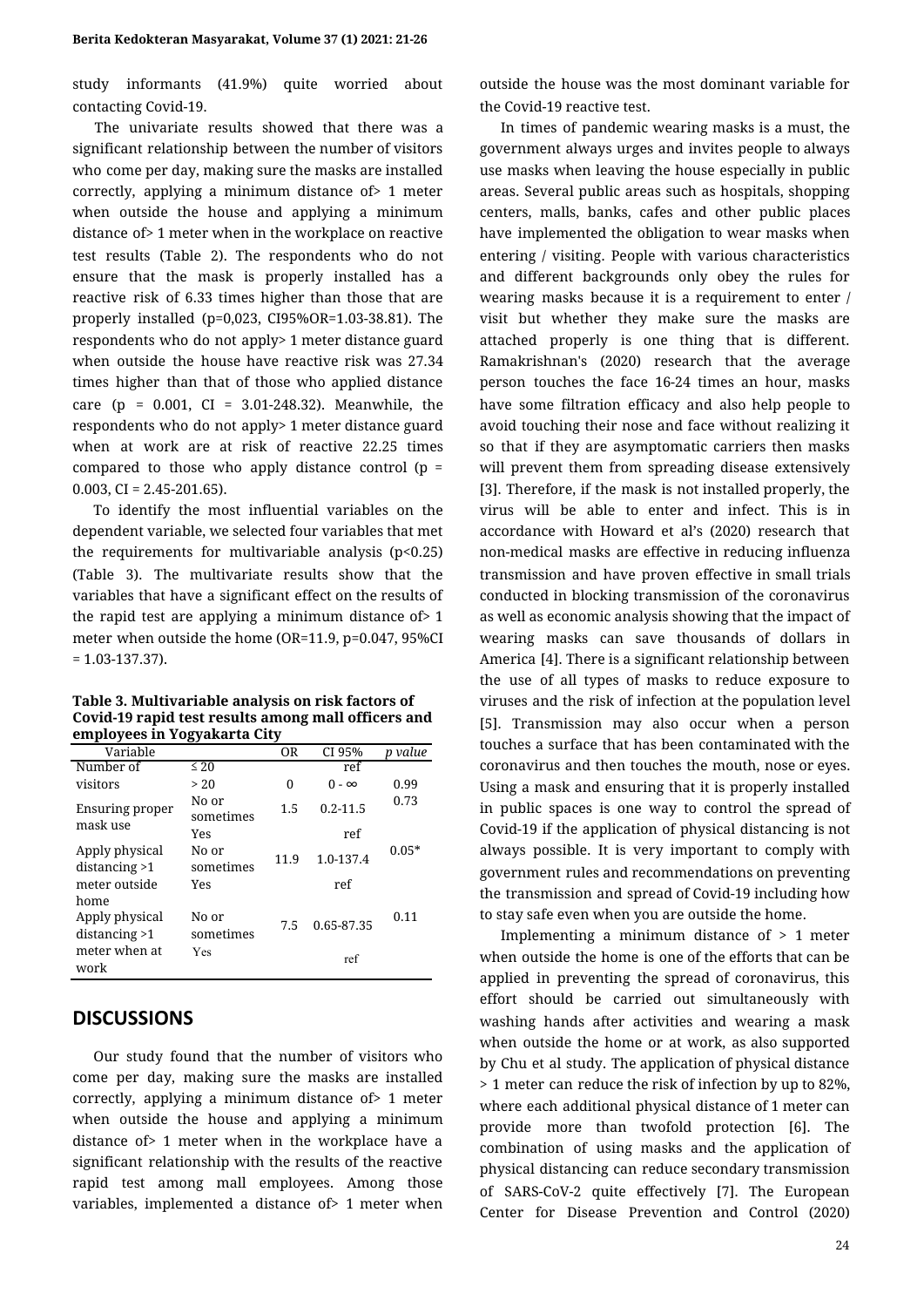physical distancing aims to reduce transmission within a population by minimizing physical contact between potentially infected individuals and healthy individuals or between populations with high transmission rates and populations with low transmission rates [\[8\]](https://paperpile.com/c/ApxvyT/cjxE).

The application of physical distancing is intended so that the number of people infected with the coronavirus does not increase so that the hospital can serve patients optimally considering that the capacity of medical personnel and the capacity of patients in hospitals in Indonesia is very minimal, not to mention the inadequate provision of equipment and facilities. The government calls on people to apply physical distancing and carry out activities from home, including working. However, not a few people have to keep working outside the home either because of the demands of their profession or to support the family economy. Workers who still have to do activities outside the home may still feel fears of contracting Covid-19. The International Labor Organization (2020) has published a list of prevention and mitigation of Covid-19 in the workplace as an effort to reduce the spread of the Covid-19 pandemic in the workplace. One of the things that is being done is to implement physical distance, for example assessing interactions between workers, customers and visitors and implementing measures to reduce the risk of Covid-19 transmission [\[9\].](https://paperpile.com/c/ApxvyT/duRG) This research is in line with Kim's findings (2020) until May 15, 2020, as many as 11,018 Covid-19 cases in Korea, 5.7% of which occurred in the workplace [\[10\]](https://paperpile.com/c/ApxvyT/Ukpu). The policy of implementing physical distancing in the workplace is the key to preventing the Covid-19 outbreak. Meanwhile, the meta-analysis research of Islam et al (2020) found that there was a relationship between physical distancing intervention of 13% and the Incidence Rate Ratio (IRR = 0.87, 95% CI 0.85-0.89) in the workplace with a decrease in the incidence of Covid-19 globally [\[11\].](https://paperpile.com/c/ApxvyT/fq4g)

To prevent and limit with the spread of Covid-19 in the workplace, employers should apply some health rules and protocols clearly communicate to workers and post announcements to customers that they should not enter workplaces/shops if they are sick even with mild symptoms Workers are encouraged to always monitor their own health and provide personal protective equipment for workers such as masks and providing hand sanitizers in shops. Cashiers are workers who are vulnerable to being exposed to splashes/droplets from customers when they make payments. Cashiers in stores are at risk of contracting Covid-19 because they always make contact with the customer. This is one of the risk factors for coronavirus transmission that must be considered by entrepreneurs and therefore entrepreneurs should put up a barrier/boundary between cashiers and customers with transparent glass or plastic. Some shops in malls have individually taken the initiative by installing bulkheads around counters to reduce exposure and protect workers and cashiers from coronavirus contamination. This boundary or bulkhead installation aims to reduce exposure to splashes/droplets of saliva when customers interact with cashiers in the form of talking, coughing or sneezing, but not all shops in malls do so. The Government of Canada (2020) suggests several important things for business owners, wholesalers and retailers to implement appropriate steps to prevent and reduce the spread of Covid-19 among workers and customers, one of which is to install transparent dividers or plexiglass at the checkout to protect workers from possible exposure to coronavirus [\[12\].](https://paperpile.com/c/ApxvyT/n51j)

#### **CONCLUSION**

This study concluded a significant relationship between some behaviors of mask use, physical distancing outside the house and at the workplace and the available bounded counter with the reactive rapid test of Covid-19. The City Government should collaborate with the management of malls to tighten health protocols through a circular mandatory wearing masks, conduct initial screening before entering the mall with body temperature checks as an effort to prevent Covid-19 transmission. Mall management should place more security guards (security guards) in many mall locations so that they can directly supervise and admonish both visitors and shop employees who are not wearing masks or who are seen crowding. The mall management provides education both in the form of announcements and advertisements for the application of physical distancing through the mall's loudspeaker. In addition, the mall management should only open 1 entrance and exit so that it is easier to monitor visitors who come. The cooperation with shop owners to limit the number of people in the mall and shop in order to prevent a congestion in the number of visitors so that visitors can more easily implement physical distancing is needed.

## **REFERENCES**

- 1. [Wang CHY, Li X, Ren L, Zhao J, Hu Y, Zhang L, et](http://paperpile.com/b/ApxvyT/OwoD) [al. Clinical features of patients infected with 2019](http://paperpile.com/b/ApxvyT/OwoD) [novel coronavirus in Wuhan, China. Lancet.](http://paperpile.com/b/ApxvyT/OwoD) [2020;395: 497–506.](http://paperpile.com/b/ApxvyT/OwoD)
- 2. [Kemenkes. Covid-19 Indonesia 14 Juni 2020. In:](http://paperpile.com/b/ApxvyT/PA9b) [Kementerian Kesehatan. 2020.](http://paperpile.com/b/ApxvyT/PA9b)
- 3. [Ramakrishnan D. COVID-19 and Face Masks--To](http://paperpile.com/b/ApxvyT/CL1N) [Use or Not to Use! Indian Journal of Community](http://paperpile.com/b/ApxvyT/CL1N)